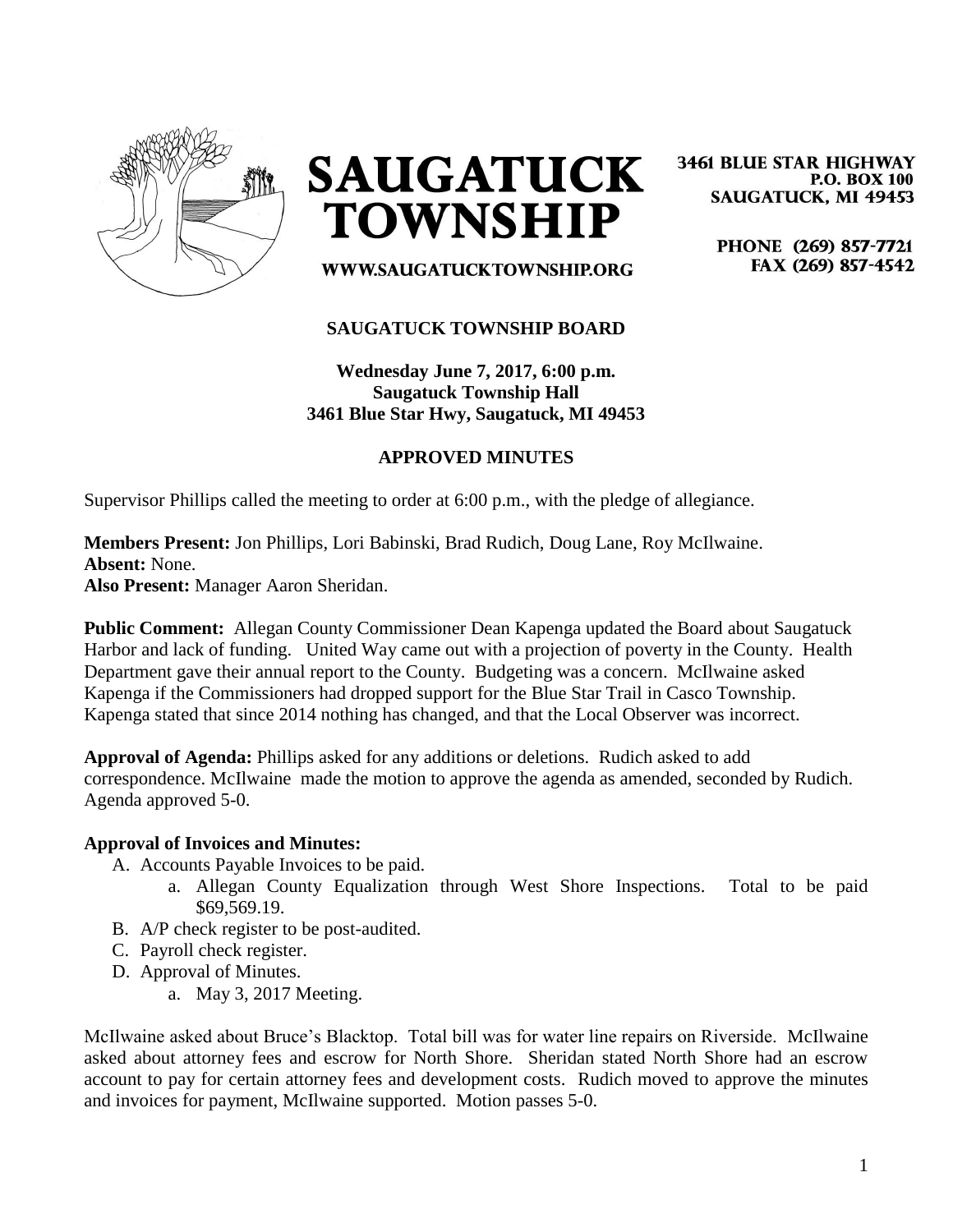**Correspondence:** City of Douglas Resolution supporting intergovernmental cooperation. Sheridan updated the Board on a joint meeting of the Cities of Saugatuck, Douglas the Township and the Fire Chief. Sheridan stated the meeting went well, and Zoning Administrator Kushion was going to talk more to Chief Janik.

# **Unfinished Business:**

A. None.

# **New Business:**

- A. State of Michigan Election Equipment Resolution. Rudich stated the Resolution was for a Grant application from the State of Michigan for the new election equipment. Rudich stated the State would cover the initial costs of purchase. Equipment would be used in 2018 Elections. Motion by Rudich to adopt the Resolution for the State of Michigan Grant Resolution, second by Phillips. No Discussion. Roll call vote: Lane, yes; McIlwaine, yes; Babinski, yes; Phillips, yes; Rudich, yes. Motion passes 5-0.
- B. Announce Board Position Term Expirations. Rudich announced that Planning Commission terms were Andy Prietz and Joe Milauckas, and Zoning Board of Appeals term for Richard Brady. Sheridan stated that according to policy, he and Phillips would get together to come up with recommendations, and the Board would then act.
- C. Release of Confidential Attorney Opinions. Rudich explained that there were a couple of memos written by the Township Attorney that were labeled as confidential. The Planning Commission asked that the Township release them. Discussion on confidential items. Motion by McIlwaine to release the confidential memos dated: March 28, 2017 and April 24, 2017, to the Planning Commission, second by Rudich. No discussion. Motion passes 5-0.
- D. Sewer Ordinance Amendment and Rate Resolution. Sheridan explained the Township never established a debt fee for Township sewer customers with KLSWA. Ordinance would establish the debt fee to be applied on a Metered Equivalency Unit (MEU). This will provide funding for capital replacement of the sewer. Rudich moved the Ordinance to add a new section 36-283a of the Township of Saugatuck code to establish a component replacement charge, support from Phillips. No discussion. Roll call vote; Rudich, yes; Phillips, yes; Babinski, yes; McIlwaine, yes; Lane, yes. Ordinance passes 5-0. Resolution would set the rate for each MEU at 3.50. Sheridan stated that KLSWA did a rate study to see the debt funding several rates would raise. Rate could be changed in the future by resolution. Phillips made the motion to accept the Resolution to set sewer rates, fees and charges. Babinski supported. Roll call vote: McIlwaine, yes; Lane, yes; Rudich, yes; Phillips, yes; Babinski, yes. Resolution passes 5-0.
- E. Water Ordinance Amendment and Rate Resolution. Sheridan explained the water Ordinance was adopted in 1998. The ordinance would amend the permit charges. Phillips made the motion to approve the Ordinance to amend section 36-186, 36-187 and 36-188 of the Township of Saugatuck Code to provide rates and charges for water service. Support from Lane. No discussion. Roll call vote: Babinski, yes; Phillips, yes; Rudich, yes; McIlwaine, yes; Lane, yes. Ordinance passes 5-0. Rudich made the motion, Phillips supported. Discussion on changes in fees, there were none. Roll call vote: McIlwaine, yes; Babinski, yes; Phillips, yes; Rudich, yes; Lane, yes. Resolution passes 5-0.
- F. Consumers Energy Franchise Ordinance. Dennis Mckee of Consumers Energy spoke on the 30 year franchise agreement. Utility is granted the access to provide utilities and to do repairs. Phillips made the motion to approve the Consumer Energy Company Electric Franchise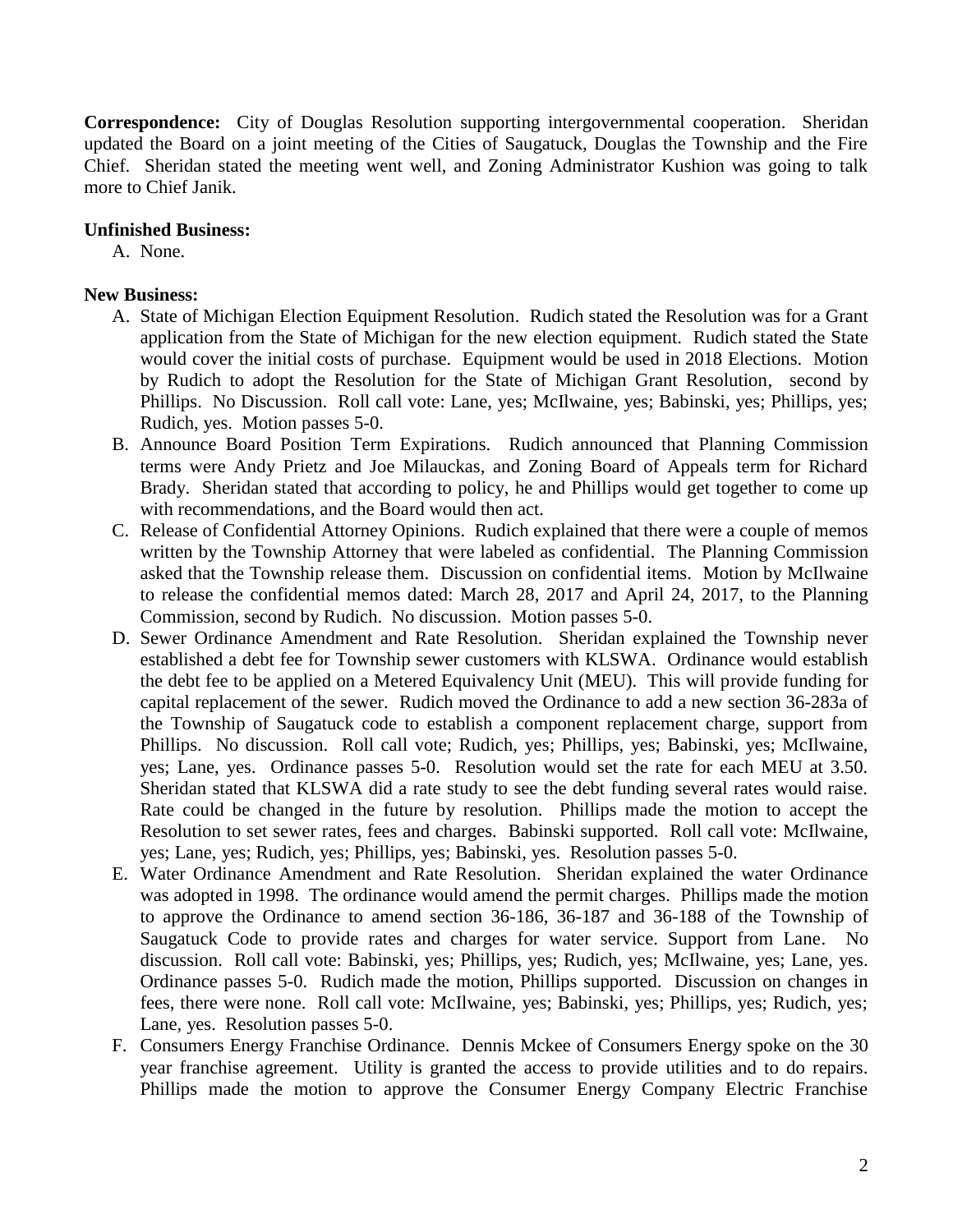Ordinance, support from Lane. McIlwaine asked if legal counsel had approved the agreement, and both sides had agreed. Roll call vote: Phillips, yes; Babinski, yes; McIlwaine, yes; Lane, yes; Rudich, yes. Ordinance passes 5-0.

- G. Proposal for Interchange 41 Water and Sewer Capacity Study and Development Review. Sheridan stated that the KLSWA board recommended that according to existing agreements with the partners, that Laketown Township work cooperatively on any proposed development, so that KLSWA may determine that adequate facilities exist to serve any possible development in the District. Sheridan explained that there was a preliminary plan at Laketown Township. Sheridan asked the board to support KLSWA and the partners and accept the proposal from Prein & Newhof Engineers. Rudich made the motion to accept the proposal from Prein & Newhof for the Interchange 41 water and sewer capacity study and review, support from Phillips. McIlwaine clarified that Laketown Township would pay for the Study. Rudich amended the motion to support the proposal from Prein & Newhof to be paid by Laketown Township, support from McIlwaine. Motion passes 5-0.
- H. Budget & Truth in Taxation Hearing 2016-2017 Budget Amendments. Motion to open the public hearing Budget & Truth in Taxation 2016-2017 Amendments, made by McIlwaine, second by Phillips. Motion passes 5-0. Discussion on appropriations act. McIlwaine made the motion to pass the 2016-17 Budget Amendments, Babinski supported. Roll call vote: Rudich, yes; Phillips, yes; Babinski, yes; McIlwaine, yes; Lane, yes. Discussion on expenses. Revenues decreased from removal of Recycling. Cemetery expenses discussion. Motion to support the 2016-2017 budget amendments by Departments as presented by Phillips, support from Lane. Roll call vote: Babinski, yes; Phillips, yes; Rudich, yes; Lane, yes; McIlwaine, yes. Motion passes 5-0. McIlwaine made the motion to close the 2016-2017 Budget Amendment Hearing, support from Babinski. Motion passes 5-0.
- I. Budget  $&$  Truth in Taxation Hearing 2017-2018 Budget. Phillips made the motion to open the Budget & Truth in Taxation Hearing 2017-2018 Budget, second by McIlwaine. Motion passes 5-0. Sheridan explained that the Hearing will have to be re-scheduled for June  $19<sup>th</sup>$ , because the County Equalization changed the millage rates late, and the Township will have to publish the new rates, before a hearing. Kirk Harrier of Saugatuck Township asked the Board to use caution on Capital Improvements and related legacy costs. Discussion on training and City of Douglas settlement expenses. McIlwaine thanked Sheridan for the clear and concise narrative. McIlwaine made the motion to close the Hearing, support from Phillips. Motion passes 5-0.

### **Committee Reports:**

- A. Planning Commission. Rudich stated the Planning Commission met to approve minutes.
- B. Road Commission. Discussion on roadside mowing. Lane asked about 134<sup>th</sup> turning lane.
- C. Interurban. Babinski reported that the CVB is sponsoring the weekend shuttle for the summer.
- D. Fire Board. McIlwaine reported that the Elementary school had an evacuation drill that went well.
- E. Open Board Report. McIlwaine commented and asked that the Board agree to support Brad Rudich, Aaron Sheridan, and Steve Kushion. Discussion on Planning Commission. Babinski reported the dump day went well, need more dumpsters in spring.

**Public Comment:** No public comment. Phillips declared the meeting adjourned at 7:49 p.m.